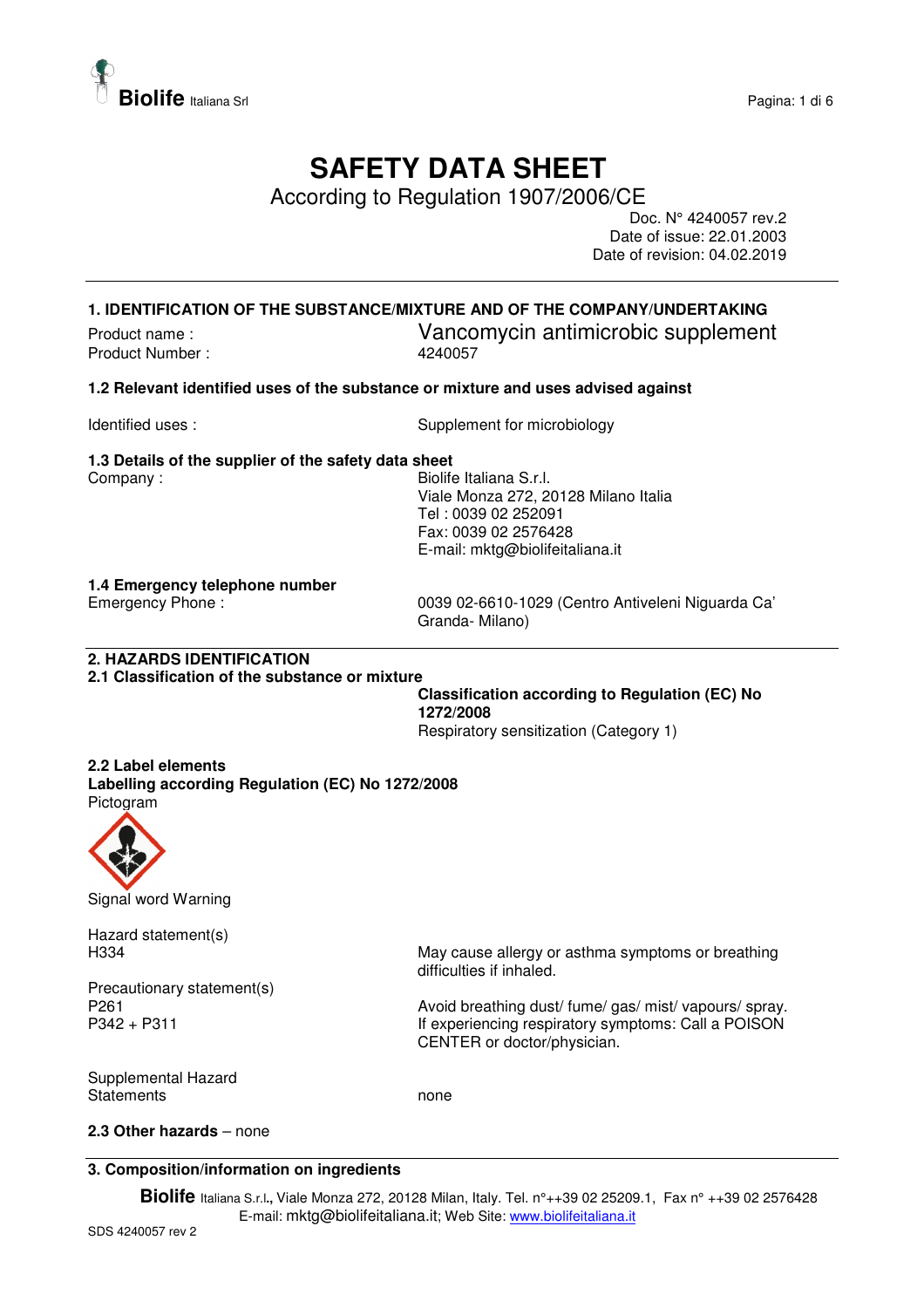

#### **3.1 Mixtures**

Synonyms : Vancomycin Supplement

| Component  |           | Classification      | Concentration |
|------------|-----------|---------------------|---------------|
| Vancomycin |           |                     |               |
| CAS-No     | 1404-90-6 | Resp. Sens. 1; H334 | 25 - 30 %     |
| EC-No      | 215-772-6 |                     |               |

For the full text of the H-Statements mentioned in this Section, see Section 16

| <b>4. FIRST AID MEASURES</b><br>4.1 Description of first aid measures                                            |                                                                                                                                                                                              |
|------------------------------------------------------------------------------------------------------------------|----------------------------------------------------------------------------------------------------------------------------------------------------------------------------------------------|
| <b>General advice</b>                                                                                            | Consult a physician. Show this safety data sheet to the<br>doctor in attendance.                                                                                                             |
| If inhaled                                                                                                       | If breathed in, move person into fresh air. If not breathing,<br>give artificial respiration. Consult a physician.                                                                           |
| In case of skin contact                                                                                          | Wash off with soap and plenty of water. Consult a physician.                                                                                                                                 |
| In case of eye contact                                                                                           | Flush eyes with water as a precaution.                                                                                                                                                       |
| If swallowed                                                                                                     | Never give anything by mouth to an unconscious person.<br>Rinse mouth with water. Consult a physician.                                                                                       |
| 4.2 Most important symptoms and effects, both acute and delayed                                                  | Nausea, Headache, Vomiting, To the best of our knowledge,<br>the chemical, physical, and toxicological properties have not<br>been thoroughly investigated.                                  |
| 4.3 Indication of any immediate medical attention and special treatment needed                                   | no data available                                                                                                                                                                            |
| <b>5. FIREFIGHTING MEASURES</b>                                                                                  |                                                                                                                                                                                              |
| 5.1 Extinguishing media<br>Suitable extinguishing media                                                          | Use water spray, alcohol-resistant foam, dry chemical or<br>carbon dioxide.                                                                                                                  |
| 5.2 Special hazards arising from the substance or mixture                                                        |                                                                                                                                                                                              |
|                                                                                                                  | Carbon oxides, nitrogen oxides (NOx), Sulphur oxides,<br>Sodium oxides                                                                                                                       |
| 5.3 Advice for firefighters                                                                                      | Wear self contained breathing apparatus for fire fighting if<br>necessary.                                                                                                                   |
| 5.4 Further information                                                                                          | no data available                                                                                                                                                                            |
| <b>6. ACCIDENTAL RELEASE MEASURES</b><br>6.1 Personal precautions, protective equipment and emergency procedures | Use personal protective equipment. Avoid dust formation.<br>Avoid breathing vapours, mist or gas. Ensure adequate<br>ventilation. Evacuate personnel to safe areas. Avoid<br>breathing dust. |
| <b>6.2 Environmental precautions</b>                                                                             | Do not let product enter drains.                                                                                                                                                             |

#### **6.3 Methods and materials for containment and cleaning up**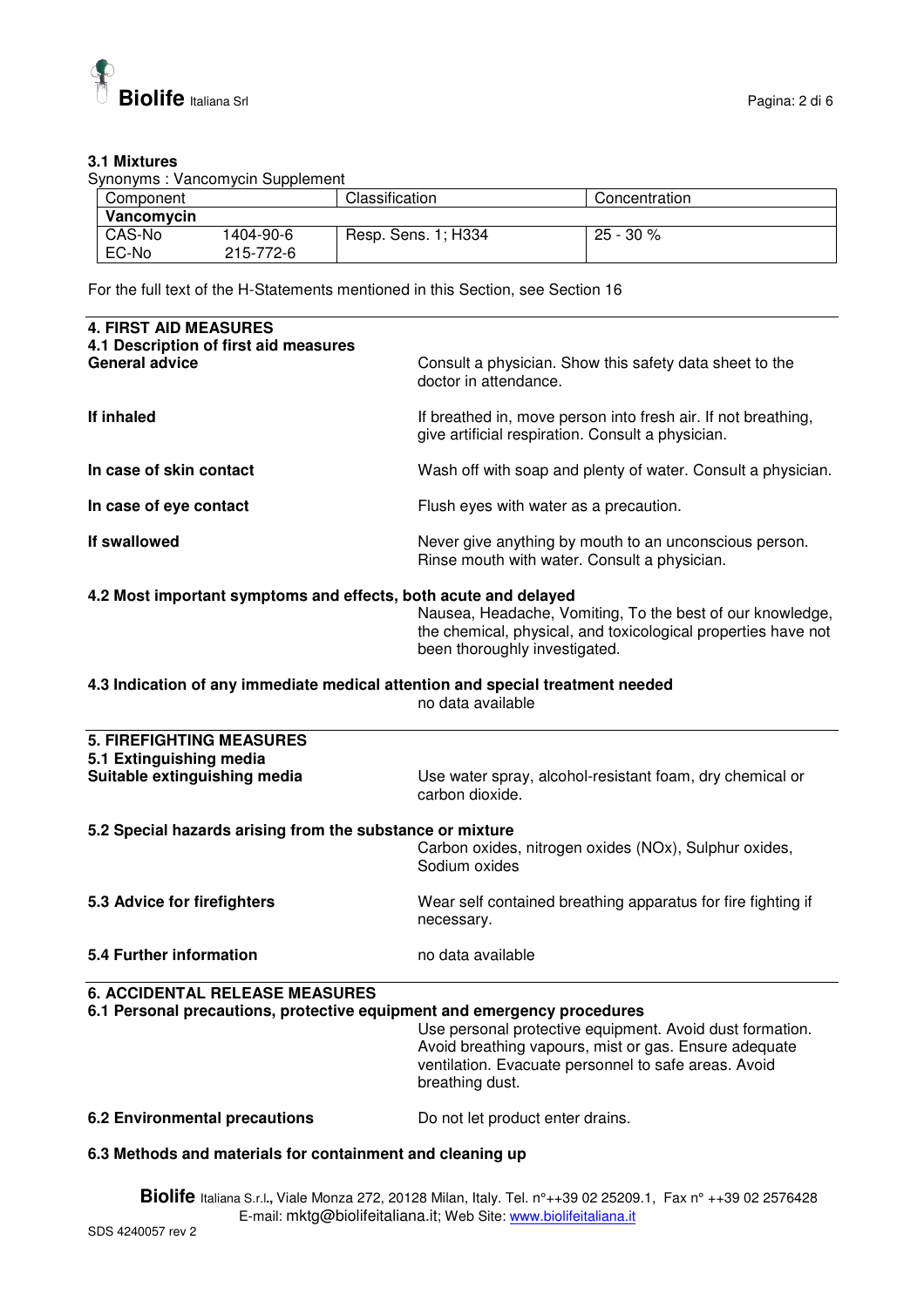

|                                                                    | Pick up and arrange disposal without creating dust. Sweep<br>up and shovel. Keep in suitable, closed containers for<br>disposal.                                                                                                                                                                                                                                                                                                                                          |
|--------------------------------------------------------------------|---------------------------------------------------------------------------------------------------------------------------------------------------------------------------------------------------------------------------------------------------------------------------------------------------------------------------------------------------------------------------------------------------------------------------------------------------------------------------|
| 6.4 Reference to other sections                                    | For disposal see section 13.                                                                                                                                                                                                                                                                                                                                                                                                                                              |
| 7. HANDLING AND STORAGE                                            |                                                                                                                                                                                                                                                                                                                                                                                                                                                                           |
| 7.1 Precautions for safe handling                                  | Avoid contact with skin and eyes. Avoid formation of dust<br>and aerosols. Provide appropriate exhaust ventilation at<br>places where dust is formed.                                                                                                                                                                                                                                                                                                                     |
| 7.2 Conditions for safe storage, including any incompatibilities   | Store in cool place. Keep container tightly closed in a dry<br>and well-ventilated place.<br>Recommended storage temperature: 2 - 8 °C<br>Keep in a dry place.                                                                                                                                                                                                                                                                                                            |
| 7.3 Specific end use(s)                                            | no data available                                                                                                                                                                                                                                                                                                                                                                                                                                                         |
| 8. EXPOSURE CONTROLS/PERSONAL PROTECTION<br>8.1 Control parameters |                                                                                                                                                                                                                                                                                                                                                                                                                                                                           |
| <b>Components with workplace control parameters</b>                | It doesn't contain substances with occupational exposure<br>limit value.                                                                                                                                                                                                                                                                                                                                                                                                  |
| 8.2 Exposure controls<br>Appropriate engineering controls          | Handle in accordance with good industrial hygiene and<br>safety practice. Wash hands before breaks and at the end of<br>workday.                                                                                                                                                                                                                                                                                                                                          |
| Personal protective equipment<br><b>Eye/face protection</b>        | Face shield and safety glasses Use equipment for eye<br>protection tested and approved under appropriate<br>government standards such as NIOSH (US) or EN 166(EU).                                                                                                                                                                                                                                                                                                        |
| <b>Skin protection</b>                                             | Handle with gloves. Gloves must be inspected prior to use.<br>Use proper glove removal technique (without touching<br>glove's outer surface) to avoid skin contact with this product.<br>Dispose of contaminated gloves after use in accordance with<br>applicable laws and good laboratory practices. Wash and dry<br>hands. The selected protective gloves have to satisfy the<br>specifications of EU Directive 89/686/EEC and the standard<br>EN 374 derived from it. |
| <b>Body Protection</b>                                             | Complete suit protecting against chemicals, The type of<br>protective equipment must be selected according to the<br>concentration and amount of the dangerous substance at the<br>specific workplace.                                                                                                                                                                                                                                                                    |
| <b>Respiratory protection</b>                                      | For nuisance exposures use type P95 (US) or type P1 (EU<br>EN 143) particle respirator. For higher level protection use<br>type OV/AG/P99 (US) or type ABEK-P2 (EU EN 143)<br>respirator cartridges. Use respirators and components tested<br>and approved under appropriate government standards<br>such as NIOSH (US) or CEN (EU).                                                                                                                                      |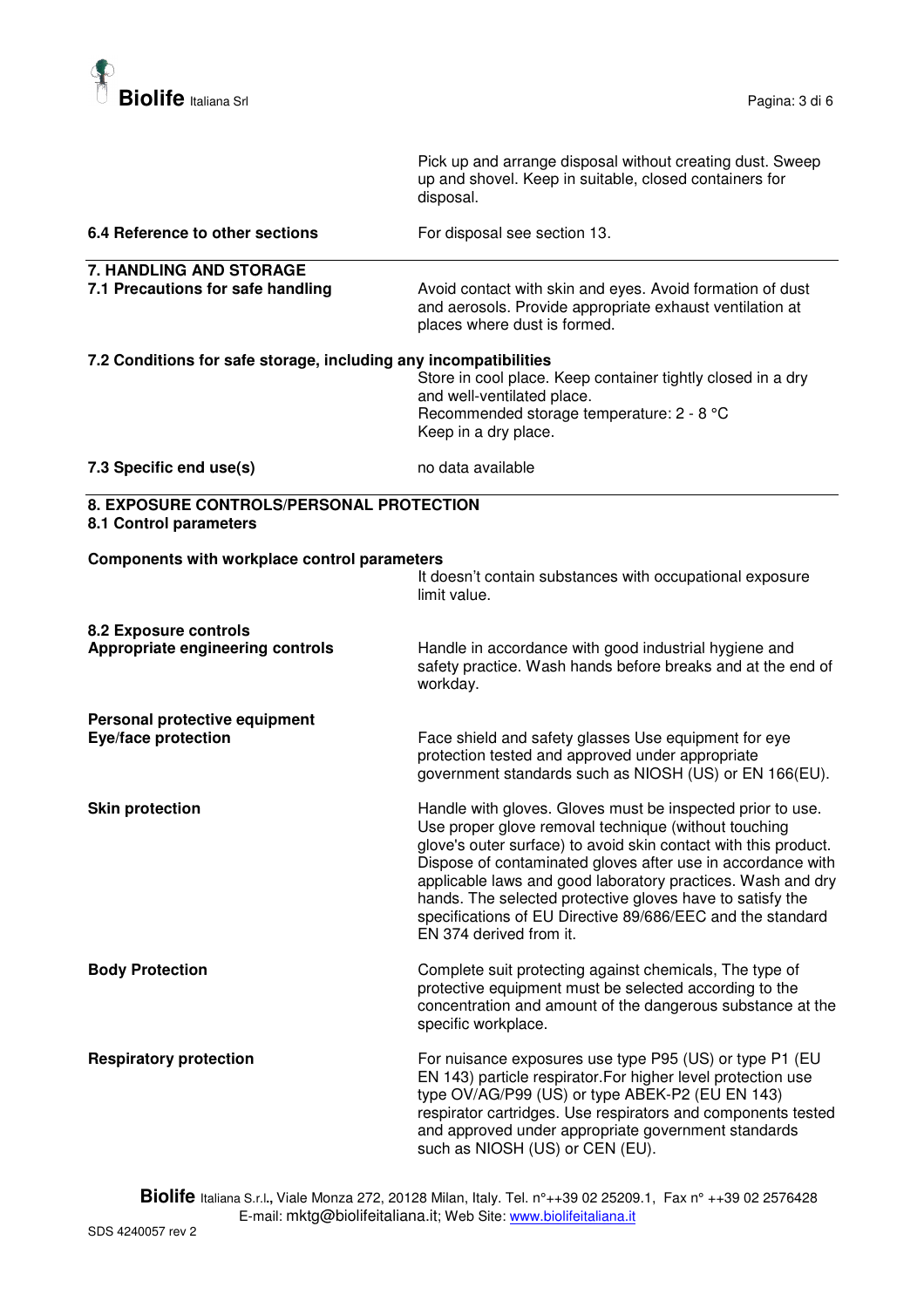

### **9. PHYSICAL AND CHEMICAL PROPERTIES**

#### **9.1 Information on basic physical and chemical properties**

| Form: powder      |
|-------------------|
| Colour: white     |
| no data available |
| no data available |
| no data available |
|                   |
| no data available |
|                   |
| no data available |
| no data available |
| no data available |
| no data available |
|                   |
|                   |
| no data available |
| no data available |
| no data available |
| no data available |
| no data available |
|                   |
| no data available |
|                   |
| no data available |
|                   |
| no data available |
| no data available |
| no data available |
| no data available |
| no data available |
|                   |
| no data available |
|                   |
| no data available |
|                   |
| no data available |
|                   |
| Avoid moisture    |
|                   |
| Oxidizing agents  |
|                   |
|                   |
| no data available |
|                   |
|                   |
|                   |
|                   |
| no data available |
| no data available |
|                   |
| no data available |
|                   |
|                   |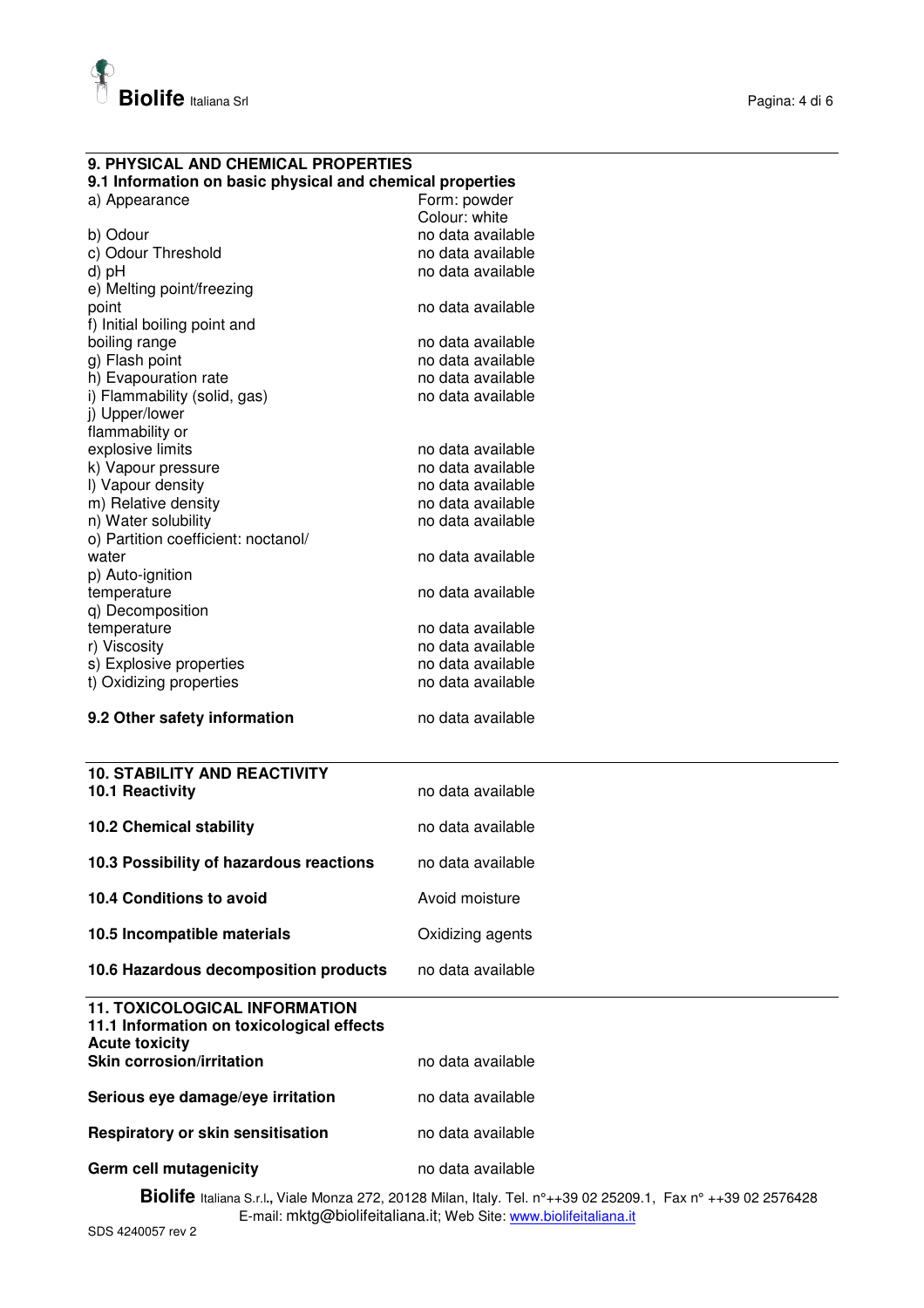

| Carcinogenicity                                                                      | IARC: No component of this product present at levels<br>greater than or equal to 0.1% is identified as probable,<br>possible or confirmed human carcinogen by IARC.                                                       |
|--------------------------------------------------------------------------------------|---------------------------------------------------------------------------------------------------------------------------------------------------------------------------------------------------------------------------|
| <b>Reproductive toxicity</b>                                                         | no data available                                                                                                                                                                                                         |
| Specific target organ toxicity - single exposure                                     | no data available                                                                                                                                                                                                         |
| Specific target organ toxicity - repeated exposure                                   | no data available                                                                                                                                                                                                         |
| <b>Aspiration hazard</b>                                                             | no data available                                                                                                                                                                                                         |
| <b>Potential health effects</b><br><b>Inhalation</b>                                 | May be harmful if inhaled. May cause respiratory tract<br>irritation.                                                                                                                                                     |
| Ingestion                                                                            | May be harmful if swallowed.                                                                                                                                                                                              |
| <b>Skin</b>                                                                          | May be harmful if absorbed through skin. May cause skin<br>irritation.                                                                                                                                                    |
| <b>Eyes</b>                                                                          | May cause eye irritation.                                                                                                                                                                                                 |
| <b>Signs and Symptoms of Exposure</b>                                                | To the best of our knowledge, the chemical, physical, and<br>toxicological properties have not been thoroughly<br>investigated.                                                                                           |
| <b>Additional Information</b>                                                        | <b>RTECS: Not available</b>                                                                                                                                                                                               |
| <b>12. ECOLOGICAL INFORMATION</b><br><b>12.1 Toxicity</b>                            | no data available                                                                                                                                                                                                         |
| 12.2 Persistence and degradability                                                   | no data available                                                                                                                                                                                                         |
| 12.3 Bioaccumulative potential                                                       | no data available                                                                                                                                                                                                         |
| 12.4 Mobility in soil                                                                | no data available                                                                                                                                                                                                         |
| 12.5 Results of PBT and vPvB assessment no data available                            |                                                                                                                                                                                                                           |
| 12.6 Other adverse effects                                                           | no data available                                                                                                                                                                                                         |
| <b>13. DISPOSAL CONSIDERATIONS</b><br>13.1 Waste treatment methods<br><b>Product</b> | Offer surplus and non-recyclable solutions to a licensed<br>disposal company. Dissolve or mix the material with a<br>combustible solvent and burn in a chemical incinerator<br>equipped with an afterburner and scrubber. |
| <b>Contaminated packaging</b>                                                        | Dispose of as unused product.                                                                                                                                                                                             |
| <b>14. TRANSPORT INFORMATION</b><br>14.1 UN number                                   | ADR/RID: - IMDG: - IATA: -                                                                                                                                                                                                |
| 14.2 UN proper shipping name                                                         | ADR/RID: Not dangerous goods<br><b>Riolifo</b> telesco Cal Viole Menze 279, 20129 Milen, Italy Tel. 20, 20, 02, 25200, 1. Fay pt.                                                                                         |